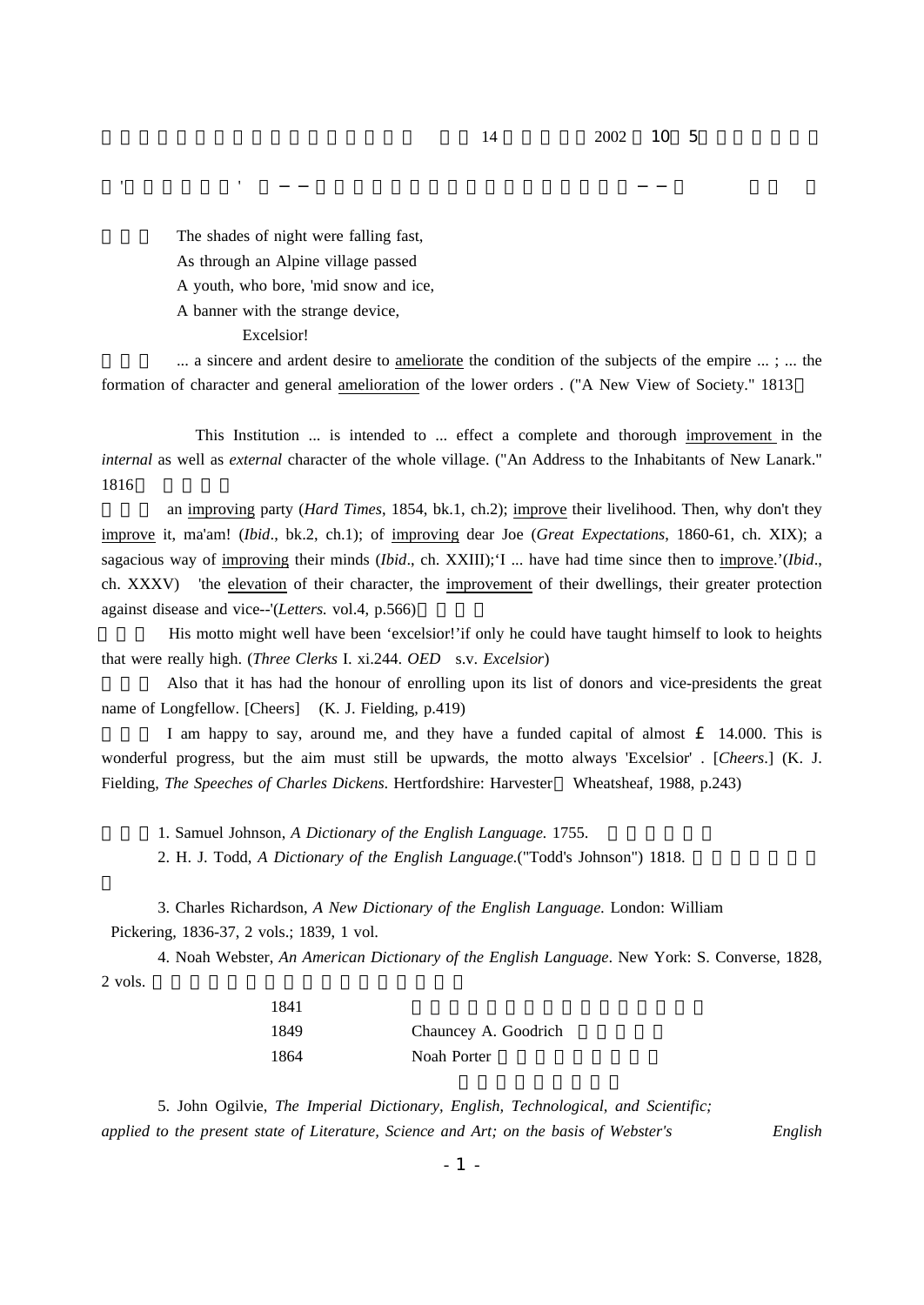*Dictionary.* Glasgow: Blackie and Son, 1850, 2 vols.

\* *a*.[L.] More lofty; more elevated.

6. Hyde Clarke, *A New and Comprehensive Dictionary of the English Language; As Spoken and Written*. London: Bradbury and Evans, 1855.

\* L. more lofty, higher; motto of New York.

7. Joseph E. Worcester, A Dictionary of the English Language. Boston: Hickling, Swan, and Brewer, 1860, 2 vols.; Boston: Brewer and Tileston, 1874, 1 vol.

\* *a.* [L] More lofty. *Longfellow*.

8. William D. Whitney, The Century Dictionary. An Encyclopedic Lexicon of the English Language. New York: The Century Co., 1889-91, 6 vols. *The Century Cyclopedia of Names* in 1894, the Atlas in 1897, The Century Dictionary Supplement 2 vols. in 1909. (A. G. Kennedy, A Bibliography of Writings on *the English Language* [1967]: 1889-91. 24 pts. in 6 vols.; [1895] 10 vols. ; [1906-9] 10 + 2 vols.)

\* excelsior, a. <L. excelsior, masc. and fem. Loftier; more elevated; higher: the motto of New York State, hence sometimes called the *Excelsior State*. Longfellow

\* excelsior, *n*. The trade-name of a fine quality of wood-shavings, used as stuffing for cushions, beds, etc., and as a packing material.

9. *OED*

## 'excelsior' 但し、 の資料収集開始は1858年、第1分冊( )の *OED* A-Ant

( 。1933年に補遺3巻を加え、収録語数は全13巻 *OED* Vol.1, pp.xxi, xxv-xxvi

10. *Webster's New International Dictionary of the English Language.* 1934.

Wise-Wyzen

\* excelsior, *adj.* [L., compar. of *excelsus* elevated, lofty, past part. of *excellere.* See *Excel.*] More lofty; still higher; ever upward; -- used as a motto, and [*cap*.] as the title of a poem (1841) by Longfellow.

\* excelsior, *n.* 1. A material of curled shreds of wood used for stuffing upholstered furniture, for packing, etc. 2. *Print*. A small size of type (3 points), seldom used.

\* Excelsior diamond. See Diamond, 1a.

11. *Webster's Third New International Dictionary of the English Language.* 1961. 収録語数45万語。収録語数は第二版より減少 第三版の 'excelsior'

 $n -s$  L, higher, comparative of *excelsus* : fine curled shavings of wood forming a resilient mass and used esp. for packing fragile items